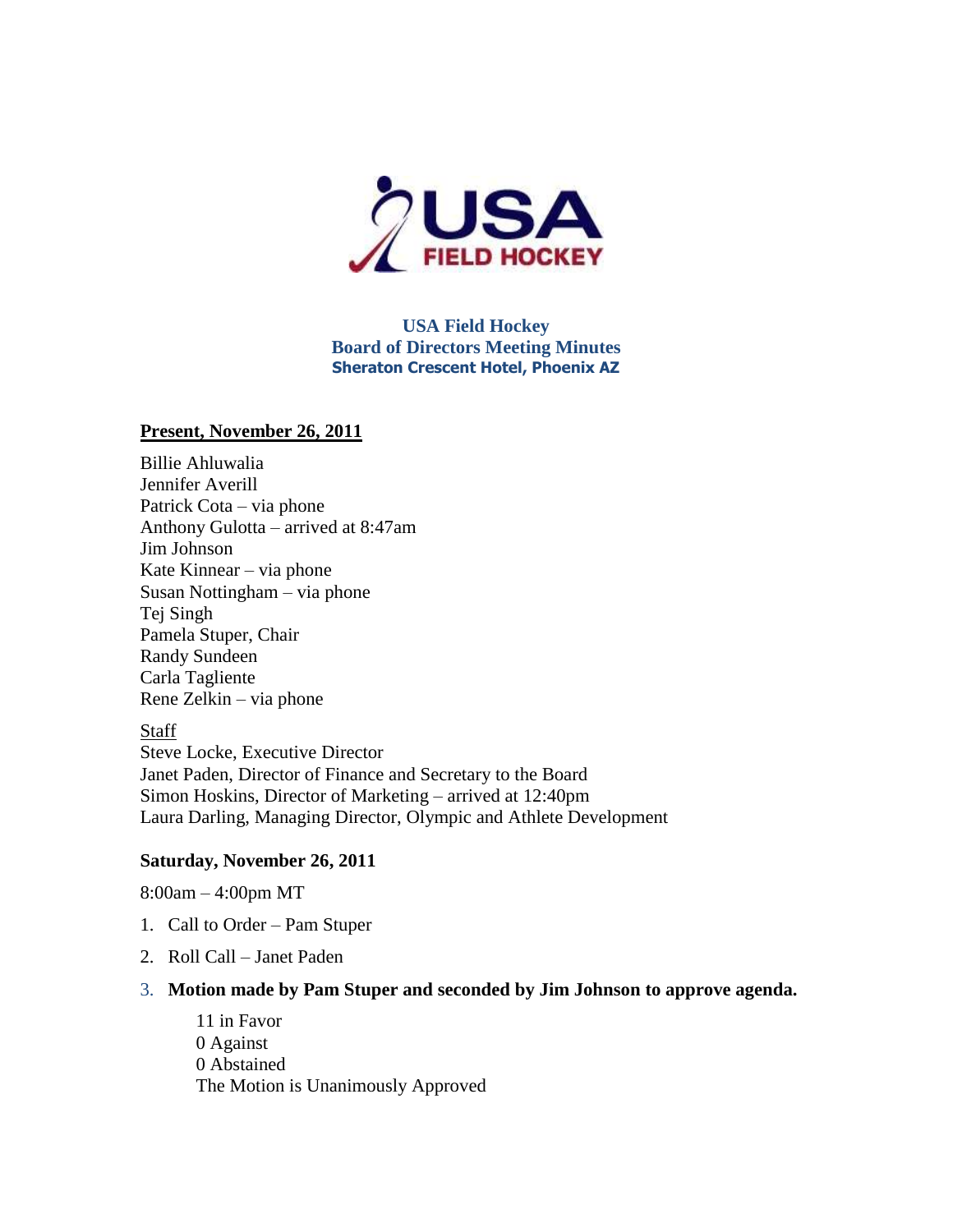The approval of 11/14/11 meeting minutes was moved to the afternoon.

- 4. Report from the Chair. Looking forward, we need to make progress December through August. We have a balanced budget and have reserves. It represents an improvement in Men's High Performance, Futures, a commitment to youth development and Fundraising. We have had a greater Board presence, and assisted with task forces and committees. 2012 is a year we have vision, move towards our 2020 strategic plan, and be a board that generates ideas.
- 5. Executive Director Report. See attachment.
- 6. The Bylaws Committee is working on changes to the current bylaws, but they have not been modified in final form yet. The goal is to finish modifications by end of year and have ready for board vote by February 2012 meeting. There will be a meeting of the Bylaws Committee on December  $5<sup>th</sup>$ , at  $5:30PST$ .
- 7. Code of ethics. See attachment. Janet Paden will move everything to one form and send out to all board members to complete for 2012.

# **Motion made by Jim Johnson to accept the code of ethics and seconded by Billie Ahluwalia.**

11 in Favor 0 Against 0 Abstained The Motion is Unanimously Approved

Tom and Karen Harris arrived at 8:42am.

# **Annual General Meeting began at 9:00am:**

Welcome Tom and Karen. We appreciate your enthusiasm and for being here. The board members were each introduced.

Pam reviewed her Chair report. 2011 has been an exciting year with favorable Pan Am results for both the men and women. The strategic plan is underway; we've taken a total assessment of the program, have had task forces and committees, and have recognized what's going well and what changes need to be made. We had a balanced budget and are able to grow our reserves. National Club Championship was new in 2011, and in 2012 we will add qualifiers to this event. Rachel Dawson and Maren Ford have created an alumni group of past and present players at the NCAA championships. Harrow hosted an event – the entire team, staff and others were there. This was an incredible time with current and former players. We will try this with the men's team as well. Need to improve futures, men's, fundraising, and youth development. We have had great communication with the membership.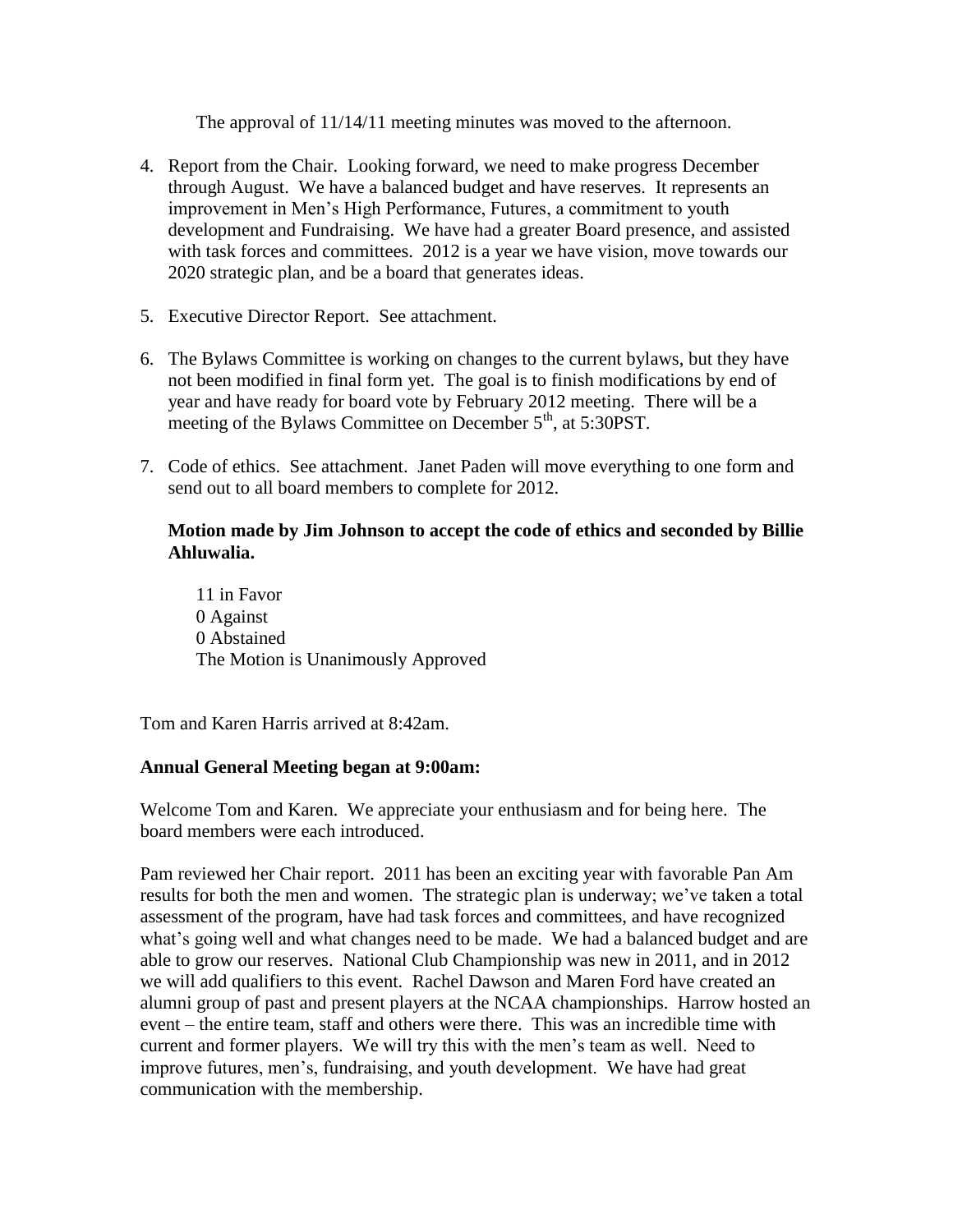Steve Locke discussed some new initiatives in the 2012 budget. As a result of a recent task force, our proposed budget is to invest \$258K in youth development, and heavily in our umpire program (\$115K). These are huge steps forward for USA Field Hockey.

#### **Adjourn from AGM at 9:16am**

Break at 9:16am until 9:30am.

## **Motion made by Pam Stuper and seconded by Carla Tagliente at 9:30am to move into executive session.**

12 in Favor 0 Against 0 Abstained The Motion is Unanimously Approved

#### **Motion made by Pam Stuper and seconded by Tej Singh at 10:26am to move out of executive session.**

12 in Favor 0 Against 0 Abstained The Motion is Unanimously Approved

## **Motion made by Pam Stuper and seconded by Jen Averill to approve the Women's National Team Assistant Coach contract.**

10 in favor 1 opposed 1 abstention The Motion is Approved

8. PAHF Congress and Pan Am Games:

Steve – typically the U.S. is left out of the Congress, but not in this case. Aaron Sher was voted into the Secretary General position. Overall, great Pan Am games.

Pam – there are 12 seats in the Congress, 3 of which are filled by Americans. Pam Hixon, Aaron Sher (Secretary) and Pam Stuper are the three Americans. They are four year seats. Pam Hixon is in her second year, and Aaron and Pam Stuper have just been elected. Aaron Sher should provide updates to the Board.

The FIH Board Meeting was the first weekend in November. Host and dates for 2012 Olympic Qualification tournaments – men: in India, Ireland and Japan. Our men will go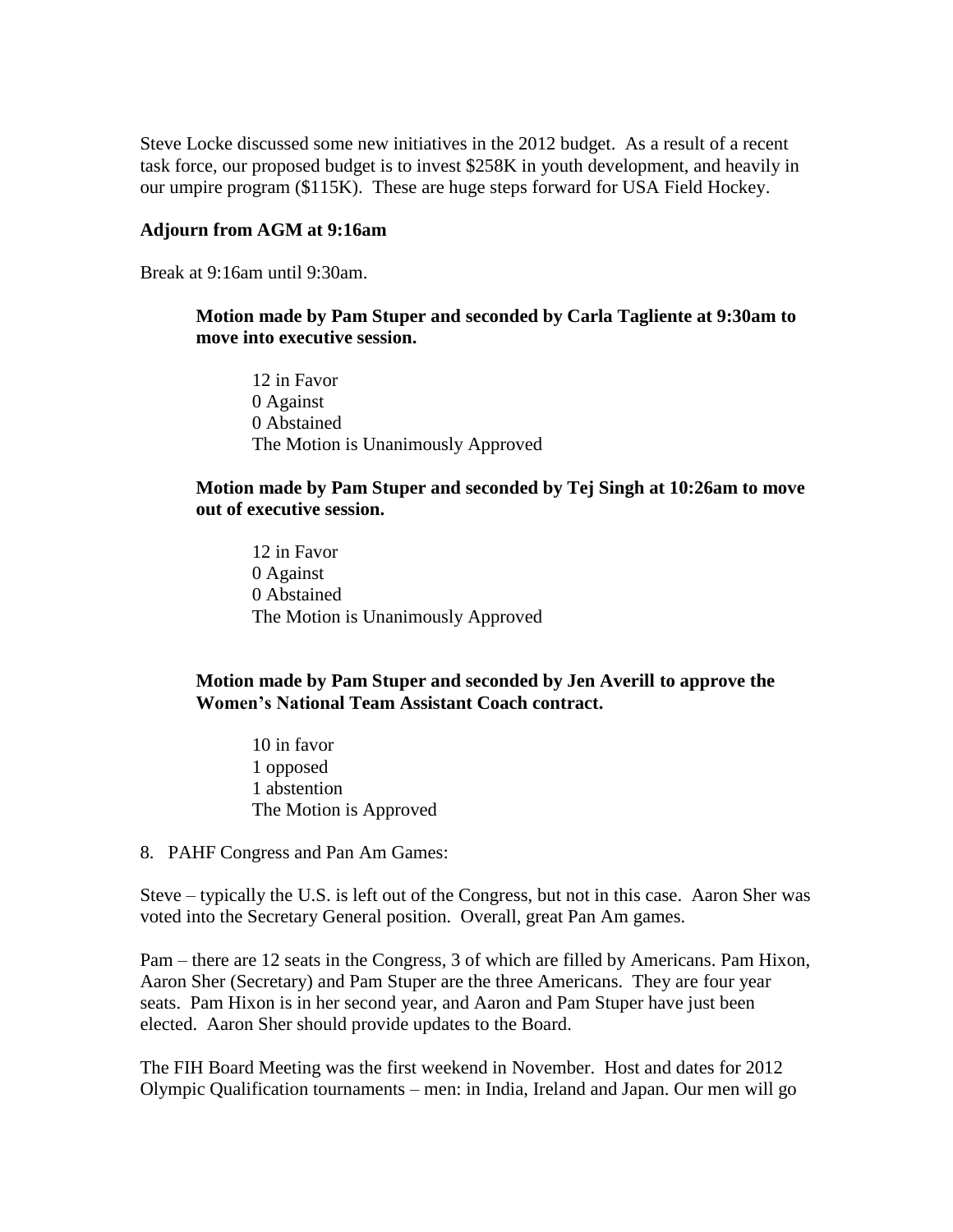to India. Women will be in India, Belgium and Japan. The World League is starting to take shape. Depending on your ranking, you'll have a buy for the first round or the second round. We moved to  $10^{th}$ , Argentina to  $2^{nd}$  and Netherlands to  $1^{st}$ . The South African government didn't support their automatic qualification into Olympic games. If they don't take it, it goes to Argentina (#2 ranked and hasn't made it in automatically). SA now goes into a qualifying tournament to play some of the top ranked teams to try to get in. They'll go to India and have tough competition.

9. U12 Development – see attachment.

10. 2012 Budget. Steve Locke discussed budget assumptions – see attachment. The Finance & Audit Committee has all of the detailed budget files and will review in the next two weeks.

## **Motion made by Billie Ahluwalia and seconded by Carla Tagliente to give authority to staff to hire Women's National Team Assistant Coach.**

12 in Favor 0 Against 0 Abstained The Motion is Unanimously Approved

## **Motion made by Billie Ahluwalia and seconded by Randy Sundeen to give authority to staff to hire Men's Head Coach.**

12 in Favor 0 Against 0 Abstained The Motion is Unanimously Approved

## **Motion made by Billie Ahluwalia and seconded by Tej Singh to give authority to staff to hire the Youth Development Manager.**

12 in Favor 0 Against 0 Abstained The Motion is Unanimously Approved

## **Motion made by Billie Ahluwalia and seconded by Rene Zelkin to give authority to staff to hire the National Umpiring Technical Manager.**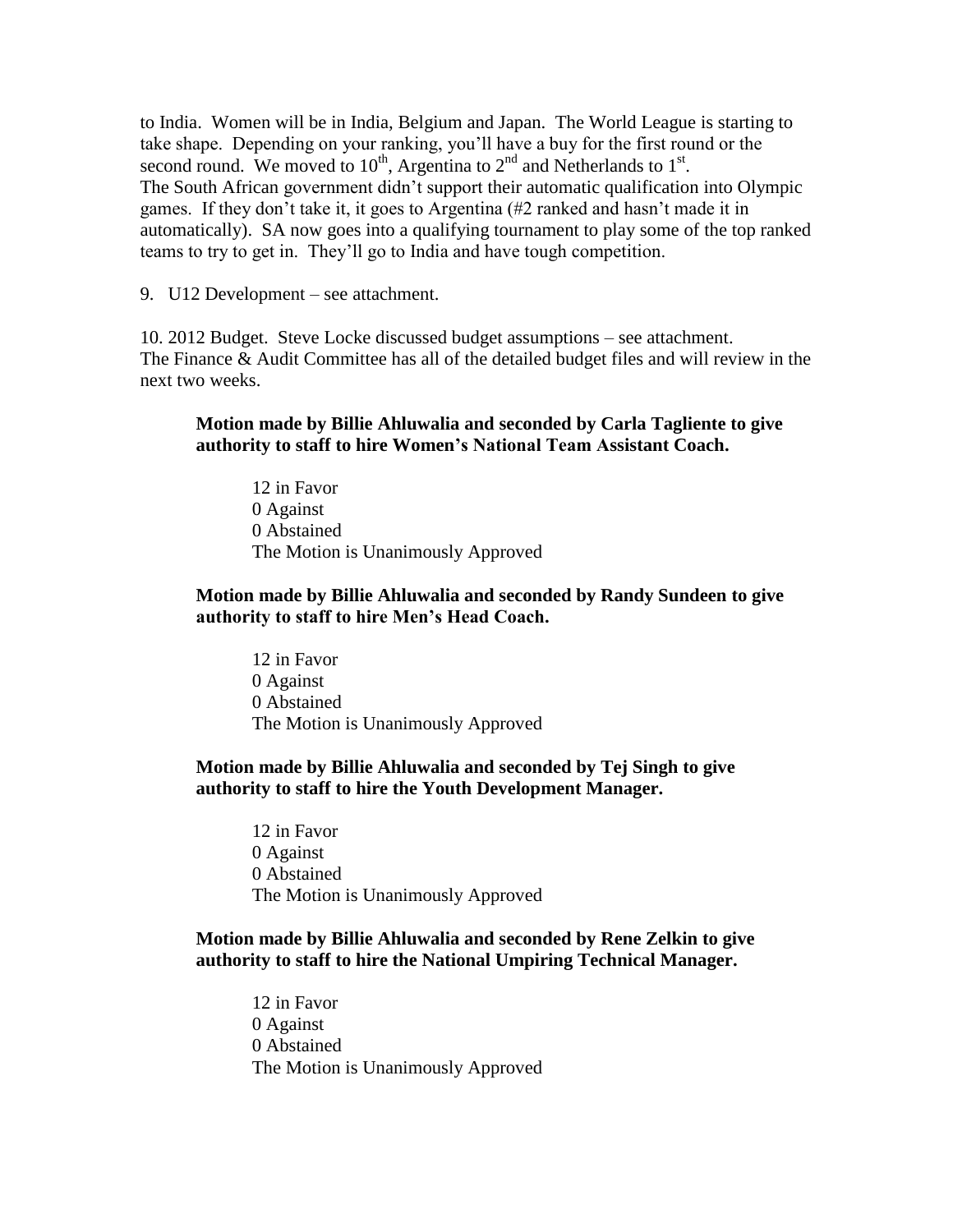At 12:30, Susan Nottingham, Rene Zelkin and Kate Kinnear are on the phone. Jen Averill and Carla Tagliente left at noon.

## **11. Motion made by Pam Stuper and seconded by Rene Zelkin to approve the November 14, 2011 meeting minutes.**

9 in Favor 0 Against 0 Abstained The Motion is Unanimously Approved

# **12. Motion made by Pam Stuper and seconded by Jim Johnson to approve the May 21, 2011 executive session meeting minutes.**

6 in Favor 0 Against 0 Abstained The Motion is Unanimously Approved

13. Discussion surrounding the possible transformation of the Foundation into a proactive fundraising arm for USAFH. Pam met with Christine Hunsicker last week, and Tej will arrange a face to face meeting with her in December. We need to be proactive to be successful. Other NGBs require an annual financial commitment to be part of the foundation.

Pat Cota and Anthony Gulotta joined meeting via phone at 12:45pm.

Jen Averill joined via phone at 1:00pm.

14. 1:00pm – presentation from Mike Daly with Ludus regarding Olympic packages.

Anthony Gulotta joined at 1:05pm.

15. 1:20 – discussion continued regarding Fundraising and the need to hire a person to spearhead this for USFHA.

Anthony Gulotta arrived in person at 1:30pm.

## **Motion made by Randy Sundeen and seconded by Tej Singh to give authority to staff to recruit and hire a fundraiser contractor.**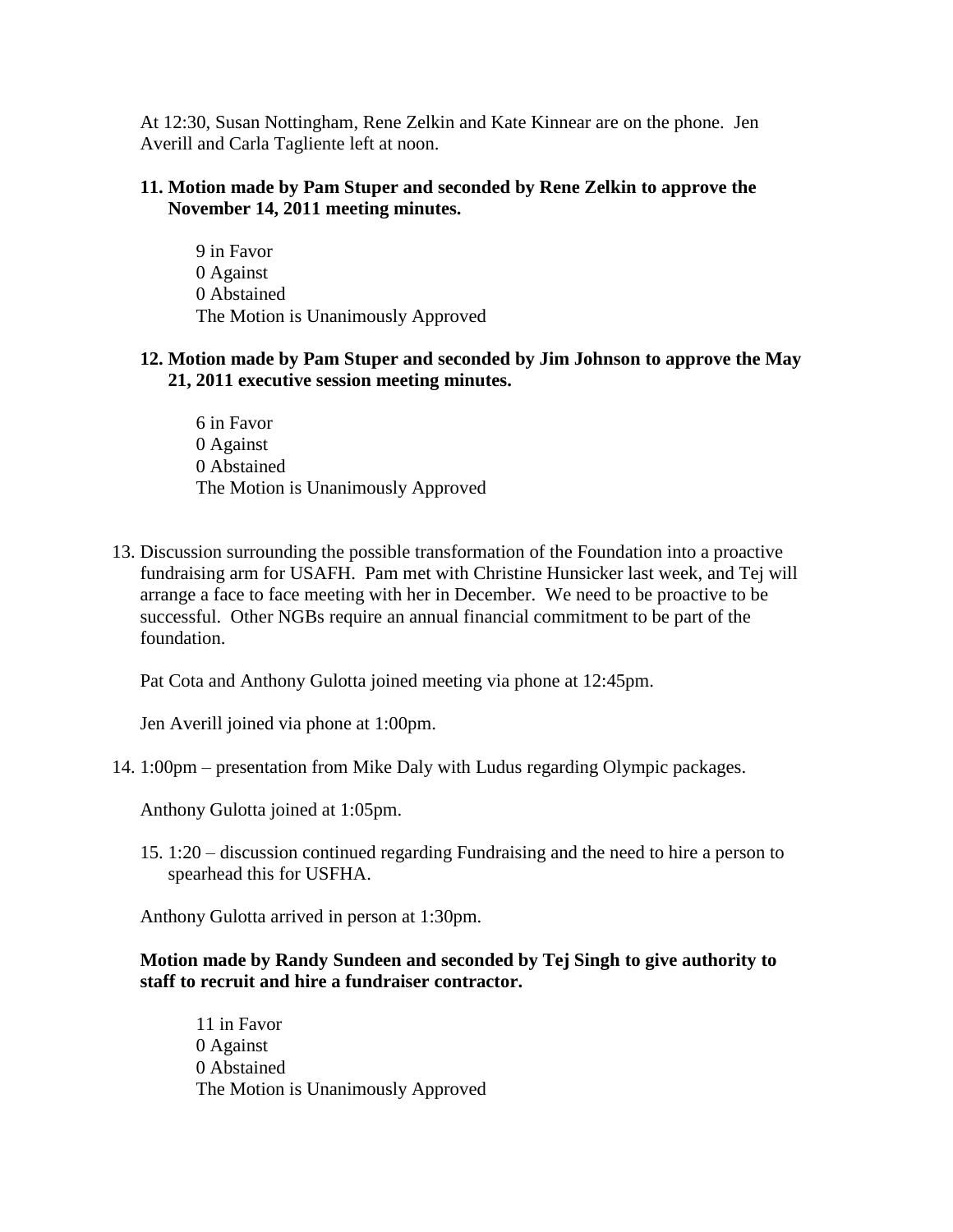### **Break at 2:15.**

16. Simon Hoskins presented two new membership categories for 2012. See attachment.

Kate Kinnear, Rene Zelkin, Jen Averill, and Susan Nottingham on phone.

# **Motion made by Pam Stuper and seconded by Jim Johnson to approve two new membership categories: Friends of Field Hockey and the Temporary membership categories.**

10 in Favor 0 Against 0 Abstained The Motion is Unanimously Approved

## 17. **Old Business**

- a. Terry Horner, a wealthy industrialist involved in field hockey, has proposed a Home of Hockey. He is currently looking at building 2 pitches in the Camden area. He is willing to invest \$3M to start up, knowing it's a \$9-\$10M project.
- b. The Virginia Beach turf is now 10 years old; our contract states we have to financially help to replace it after 10 years. We've asked Sports Construction Group to go there and look at it to see if we need to replace it or just repair it.
- c. The Olympic celebration dinner will be June 23, at the Convention Center in VA Beach. This event will be where the names of each of the Olympians will be announced. A separate event will be a pure fundraising dinner in NY or Philadelphia mid-July, black tie event, auction items, with key coaches, board members, players, etc. Also, we have reserved 3 dates in London at USA House for Olympians and USOC partners. One event would be for friends and family; another would be a 200-person fundraiser where we recognize sponsors and partners.

#### Jen left at 3:09pm

d. We need to re-institute the Hall of Fame in 2013. It should be a fundraising opportunity. Pam recommended it be every 4 years, after the Olympic year. We also need to have the players and coaches do clinics to engage the kids leading up to the Olympics.